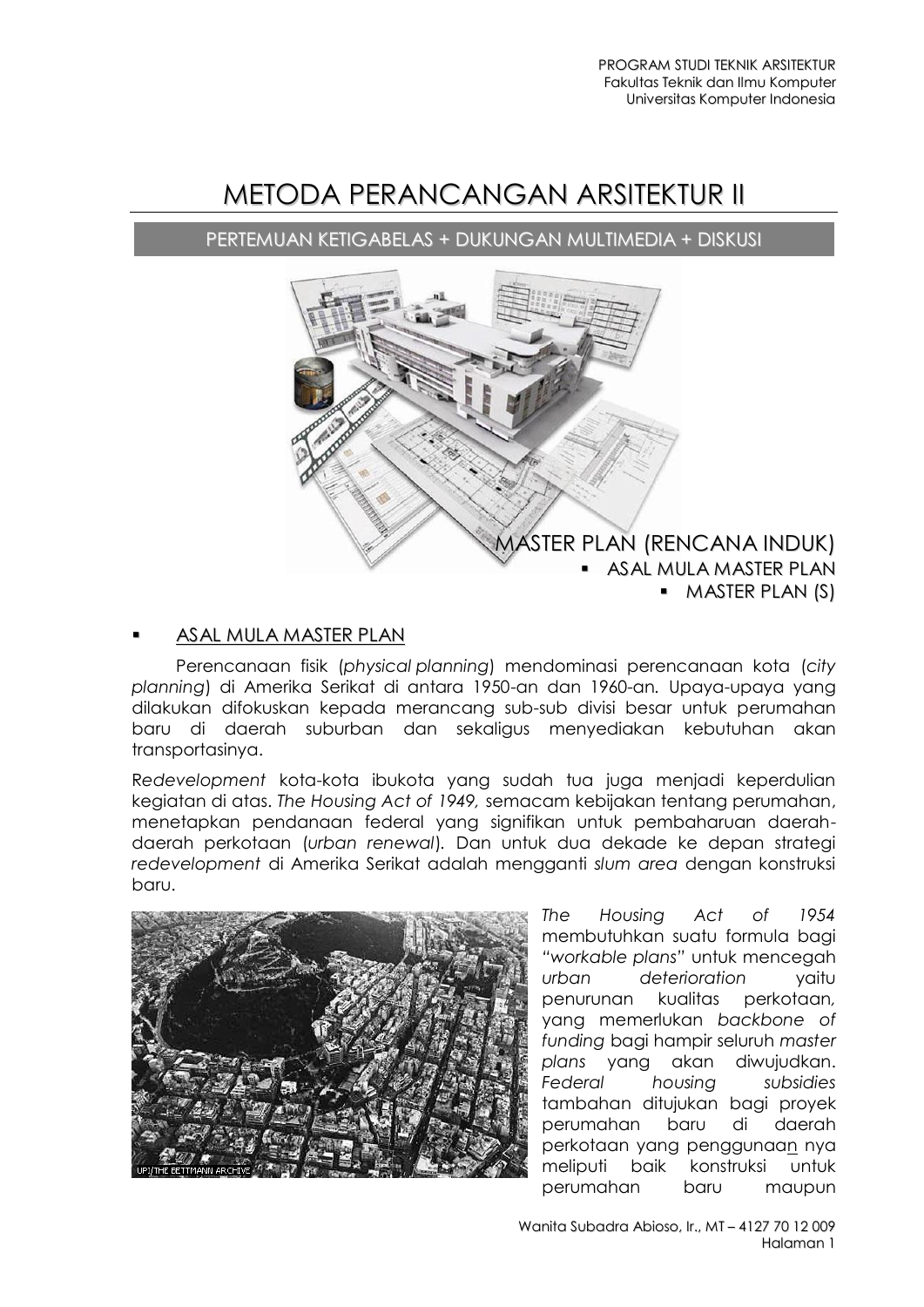rehabilitasi perumahan eksisting. Jaringan jalan bebas hambatan *interstate highway*  dimulai pada awal tahun 1950-an, mempengaruhi bentuk seluruh area metropolitan*.* 

*Aerial view of Central Athens. Symmetry and geometric design played an important role in city planning in ancient Greece and Rome. City planners designed distinct residential, marketing, recreation, and religious areas and interspersed them evenly throughout the city. Streets often followed a gridiron pattern as developed by Hippodamus, the father of city planning. Many cities were surrounded by high fortification walls. Hippodamus' gridiron pattern of city blocks remains a legacy in many Greek cities, as in this photograph of modern Athens, Greece. UPI/THE BETTMANN ARCHIVE. Microsoft ® Encarta ® 2009.*



*© 1993-2008 Microsoft Corporation. All rights reserved.*

*Vienna. The design of Renaissance cities departed significantly from that of medieval cities. Whereas cities built in the Middle Ages often had narrow, curving streets, Renaissance cities were built around wide boulevards. Renaissance planners and designers often used statues and fountains as focal points throughout the city. They constructed circular streets around these points with other streets shooting out from the points in a spokeand-wheel design. This 19th-century painting, View of Vienna, shows some of* 

*the effects of Renaissance city planning. Bridgeman/Art Resource, NY. Microsoft ® Encarta ® 2009. © 1993-2008 Microsoft Corporation. All rights reserved.*

*World's Columbian Exposition, 1893. The 400th anniversary of explorer Christopher Columbus's arrival in the Americas was commemorated in 1893 by the World's Columbian Exposition in Chicago, Illinois. The exposition, attended by millions, was also known as the White City after its central white buildings set along canals. It helped spark the so-called City Beautiful movement, which led to the creation of park systems and large-scale public buildings—including museums, libraries, and city halls—in the classical style. Corbis. Microsoft ® Encarta ® 2009. © 1993-2008 Microsoft Corporation. All rights reserved.*

*Urban Renewal of South Street Seaport. During the 1940s cities began implementing urban renewal programs to improve the condition of neighborhoods* 



*that had been allowed to deteriorate for many years. Architects and engineers reconstructed building* 



facades, repaved streets, and stabilized the structure of the buildings. Unfortunately, this often *happened without consideration for the people living there, many of whom were forced to find housing elsewhere because the costs of the improvements increased the value of the property and the cost of rents they paid. Today, city planners take environmental and neighborhood concerns into account before proceeding with urban renewal programs. These photographs show South Street Seaport in* 

> Wanita Subadra Abioso, Ir., MT – 4127 70 12 009 Halaman 2